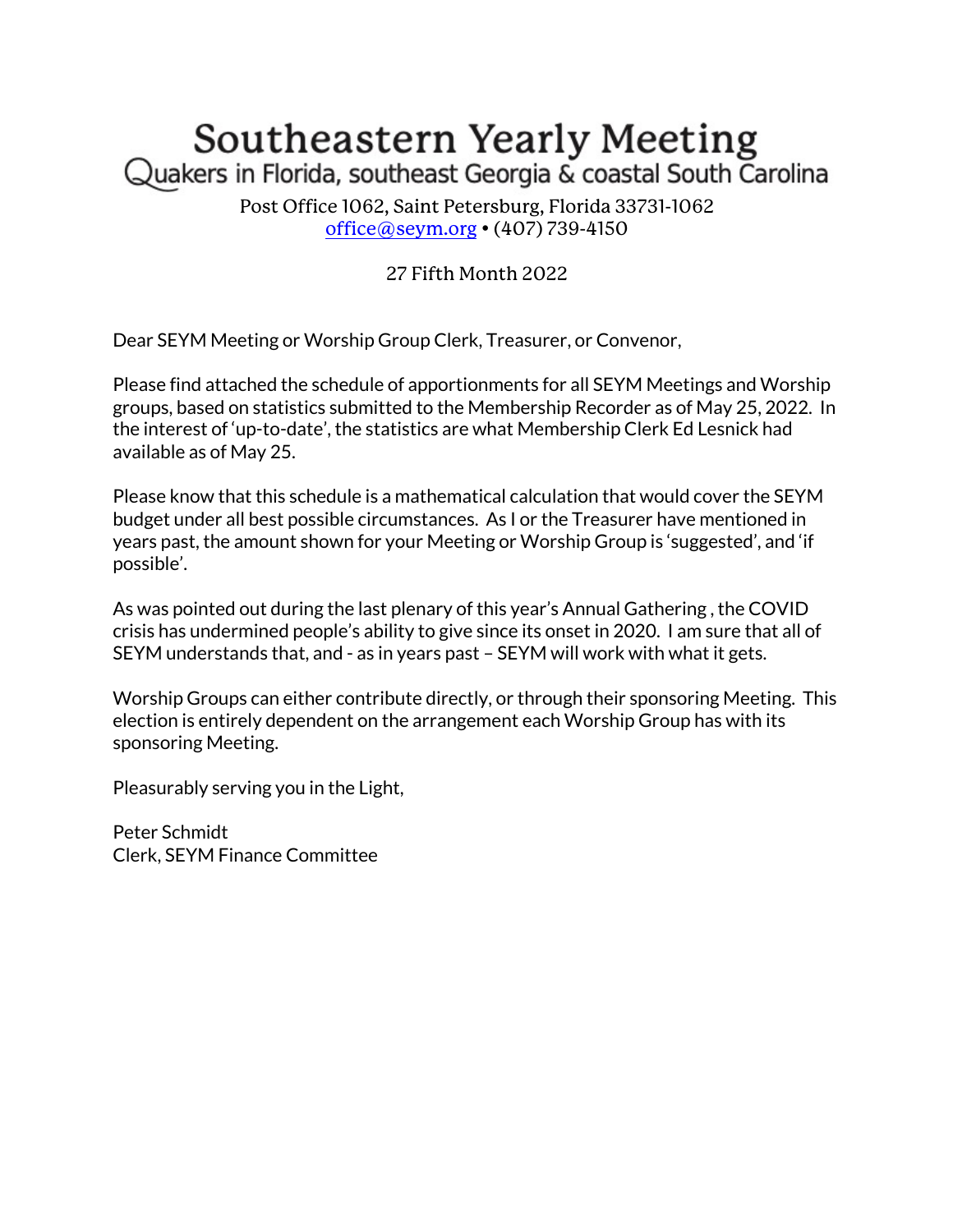|                          |                |                  |                  |              |              |                                      | Total                      |          |                        |
|--------------------------|----------------|------------------|------------------|--------------|--------------|--------------------------------------|----------------------------|----------|------------------------|
|                          |                |                  | <b>Attenders</b> | <b>Child</b> | <b>Child</b> | Child                                | <b>Members + Attenders</b> | %-age of |                        |
| as of 5-25-22            | <b>Members</b> | <b>Attenders</b> | x.5              |              |              | Members   Attenders   Attenders x .5 | (per 2002 minute)          |          | Total M: Apportionment |
|                          |                |                  |                  |              |              |                                      |                            |          |                        |
| <b>CHARLESTON MM</b>     | $\overline{7}$ | 6                | $\overline{3}$   |              |              |                                      | 10                         | 0.01845  | \$1,451.75             |
|                          |                |                  |                  |              |              |                                      |                            |          |                        |
| <b>CLEARWATER MM</b>     | 16             | $\overline{7}$   | 3.5              |              |              |                                      | 19.5                       | 0.03598  | \$2,830.92             |
|                          |                |                  |                  |              |              |                                      |                            |          |                        |
| <b>DELAND WG</b>         | 11             | 8                | 4                |              |              |                                      | 15                         | 0.02768  | \$2,177.63             |
|                          |                |                  |                  |              |              |                                      |                            |          |                        |
| <b>FT. LAUDERDALE MM</b> | 3              | 5                | 2.5              |              |              |                                      | 5.5                        | 0.01015  | \$798.46               |
|                          |                |                  |                  |              |              |                                      |                            |          |                        |
| <b>FORT MYERS MM</b>     | 29             | 33               | 16.5             |              |              |                                      | 45.5                       | 0.08395  | \$6,605.48             |
|                          |                |                  |                  |              |              |                                      |                            |          |                        |
| <b>GAINESVILLE MM</b>    | 52             | 15               | 7.5              | $\mathbf{3}$ |              |                                      | 59.5                       | 0.10978  | \$8,637.93             |
|                          |                |                  |                  |              |              |                                      |                            |          |                        |
| <b>GOLDEN ISLES WG</b>   |                | $\mathbf{1}$     | 0.5              |              |              |                                      | 0.5                        | 0.00092  | \$72.59                |
|                          |                |                  |                  |              |              |                                      |                            |          |                        |
| <b>GULF COAST WG</b>     |                | $\overline{2}$   | $\mathbf{1}$     |              |              | 0                                    | $\mathbf{1}$               | 0.00185  | \$145.18               |
|                          |                |                  |                  |              |              |                                      |                            |          |                        |
| <b>HALIFAX MEETING</b>   |                | 12               | 6                |              |              |                                      | 6                          | 0.01107  | \$871.05               |
|                          |                |                  |                  |              |              |                                      |                            |          |                        |
| <b>HAVANA U WG</b>       |                |                  |                  |              |              |                                      | $\mathbf 0$                | 0.00000  | \$0.00                 |
|                          |                |                  |                  |              |              |                                      |                            |          |                        |
| <b>HILTON HEAD WG</b>    |                | 15               | 7.5              |              |              |                                      | 7.5                        | 0.01384  | \$1,088.81             |
|                          |                |                  |                  |              |              |                                      |                            |          |                        |
| JACKSONVILLE WG          | 3              | 9                | 4.5              |              |              |                                      | 7.5                        | 0.01384  | \$1,088.81             |
|                          |                |                  |                  |              |              |                                      |                            |          |                        |
| <b>KEY WEST WG</b>       |                | 13               | 6.5              |              |              |                                      | 6.5                        | 0.01199  | \$943.64               |
|                          |                |                  |                  |              |              |                                      |                            |          |                        |
| <b>LAKE WALES WG</b>     | 6              | $\mathbf{1}$     | 0.5              |              |              |                                      | 6.5                        | 0.01199  | \$943.64               |
|                          |                |                  |                  |              |              |                                      |                            |          |                        |
| <b>MANAGUA WG</b>        |                | 3                |                  |              |              |                                      |                            |          |                        |
|                          |                |                  |                  |              |              |                                      |                            |          |                        |
| <b>MELBOURNE MM</b>      | 15             | 4                | $\overline{2}$   | $\mathbf{3}$ |              | $\pmb{0}$                            | 20                         | 0.03690  | \$2,903.51             |
|                          |                |                  |                  |              |              |                                      |                            |          |                        |
|                          |                |                  |                  |              |              |                                      |                            |          |                        |